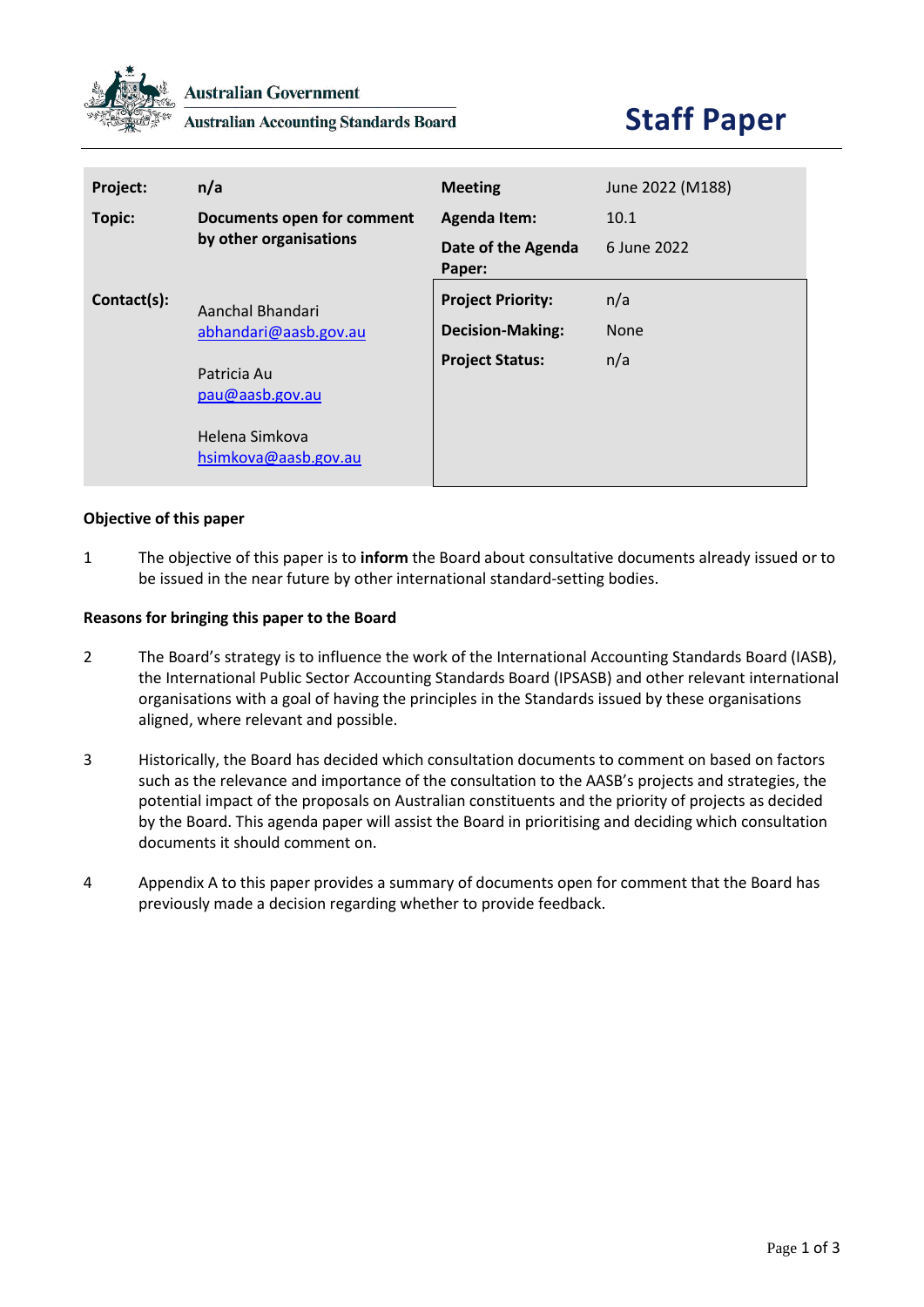**IASB and ISSB documents currently open for comment – decision needed from the Board as to whether to comment or to take other action**

| Originating  | <b>Document</b>            | Date of  | <b>AOSSG</b> | <b>Comments</b> | <b>Staff recommendation for AASB approach</b>                          |
|--------------|----------------------------|----------|--------------|-----------------|------------------------------------------------------------------------|
| organisation |                            | release  | input        | due             |                                                                        |
| <b>ISSB</b>  | <b>Staff Request for</b>   | May 2022 | N/A          | 30              | Staff recommend the Board not to comment on the Request for            |
|              | Feedback                   |          |              | September       | Feedback Staff draft of the IFRS Sustainability Disclosure Taxonomy as |
|              | Staff draft of the IFRS    |          |              | 2022            | Australia does not adopt taxonomy.                                     |
|              | Sustainability             |          |              |                 |                                                                        |
|              | <b>Disclosure Taxonomy</b> |          |              |                 |                                                                        |
|              |                            |          |              |                 |                                                                        |

**IFRS Interpretations Committee's Tentative Agenda Decisions currently open for comment – decision needed from the Board as to whether to comment or to take other action**

| <b>Originating</b><br>organisation | <b>Document</b> | Date of<br>release | <b>AOSSG</b><br>input | <b>Comments</b><br>due | Staff recommendation for AASB approach |
|------------------------------------|-----------------|--------------------|-----------------------|------------------------|----------------------------------------|
| N/A                                |                 |                    |                       |                        |                                        |

**Forthcoming documents for comment – decision needed from the Board as to whether to comment or to take other action**

| <b>Originating</b><br>organisation | <b>Document</b> | <b>Expected</b><br>date of<br>release | <b>Expected</b><br>comment<br>date | <b>Staff recommendation for AASB approach</b> |
|------------------------------------|-----------------|---------------------------------------|------------------------------------|-----------------------------------------------|
| N/A                                |                 |                                       |                                    |                                               |